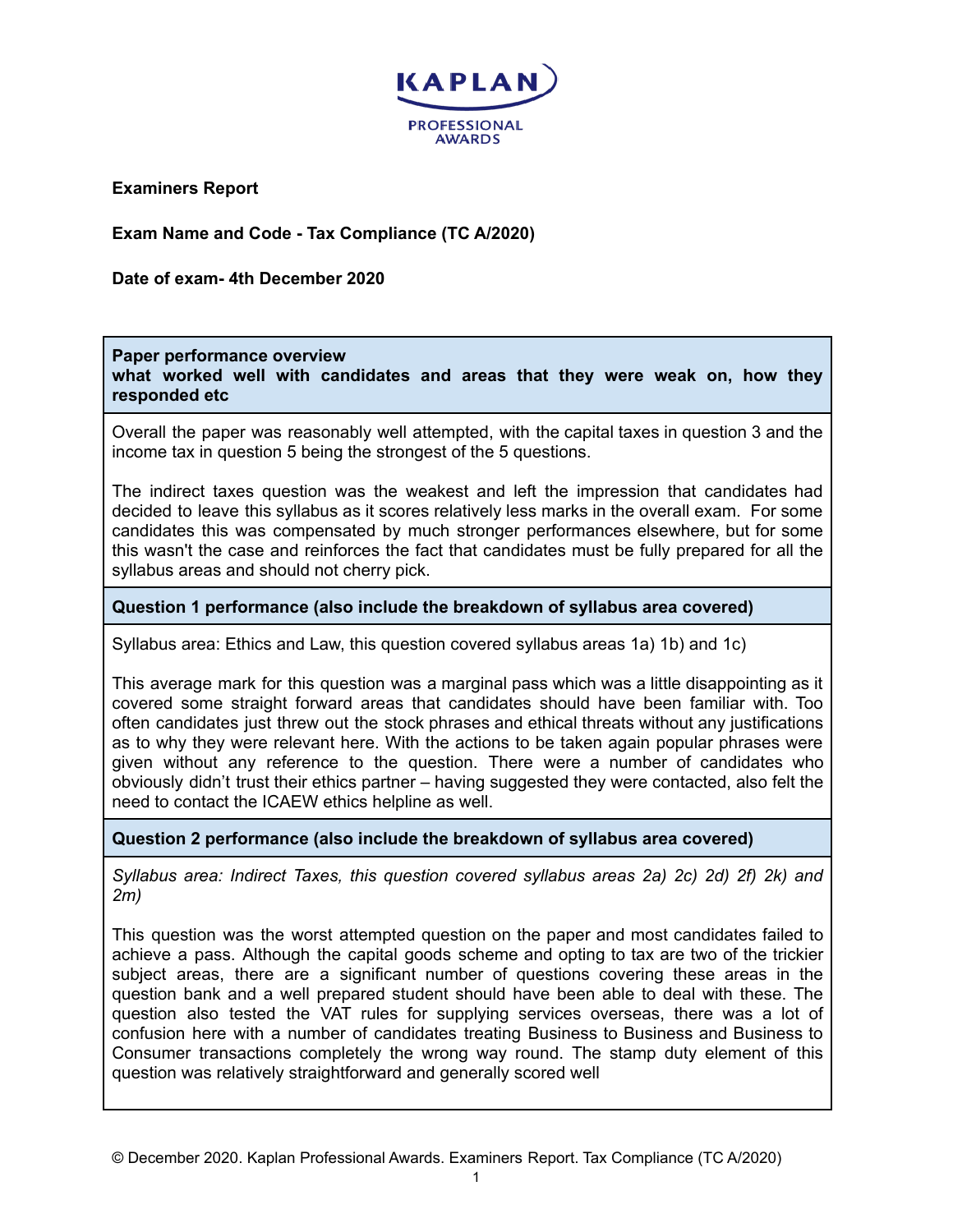# **Question 3 performance (also include the breakdown of syllabus area covered)**

Syllabus area: Capital Taxes, this question covered syllabus areas 3a) 3b) 3d) 3h) 3i) 3j)

This question had the highest average mark on the paper and candidates showed a good understanding of the basics of both inheritance and capital gains tax.

With the inheritance tax, candidates had obviously learnt the proforma well and this helped them produce high quality, clearly laid out answers. The main areas missed were the tapering of the residence nil rate band and the fact that business property relief is not given on the shares as they were an investment company.

The capital gains were less well done, a number of candidates missed the fact that one of the assets sold was residential property and therefore missed taxing at 28% instead of 20%, this is a fairly fundamental point so was disappointing.

The final section which required the candidates to consider what the impact would be if the individual in the question stayed in the property for a longer – thereby getting full principal private residence relief, was often poorly done and showed the candidates are weaker when it comes to applying their knowledge outside of the usual "calculate the tax" requirement.

# **Question 4 performance (also include the breakdown of syllabus area covered)**

Syllabus area: Corporation Tax, this question covered syllabus areas 4c) 4f) 4h) and 4i)

This was a reasonably straight forward Corporation tax question, it had adjustments to profit, capital allowances and non-trading loan relationships which a well prepared candidate should be very familiar with, and this did prove to be the case with lots of high marks on these areas.

Where the answers were a bit disappointing was with the due dates for payment, this was testing the installment rules for a short period, as these dates are not in the tax tables this is something a candidate should learn, it didn't seem that many had done this.

#### **Question 5 performance (also include the breakdown of syllabus area covered)**

Syllabus areas: Income Tax and National Insurance Contributions, this question covered syllabus areas 5c) 5i) 5j) 5k) 5l) 5o) 5r) and 5t)

Most candidates passed this question with the sections on employment income and the calculation of the income tax liability showing the strongest level of performance.

NICs were done well on the whole although what these are calculated on for an employee did cause some confusion.

The section on the offset of the trading loss was very mixed, the adjustments to the loss for tax purposes was done well, but the fact the losses that can be used against other income could be restricted was only identified by a few strong candidates.

The final section which required candidates to calculate a post-tax cost of a gift aid payment, needed the candidates to apply their knowledge, and again a lot fell short here, with a significant number not even attempting.